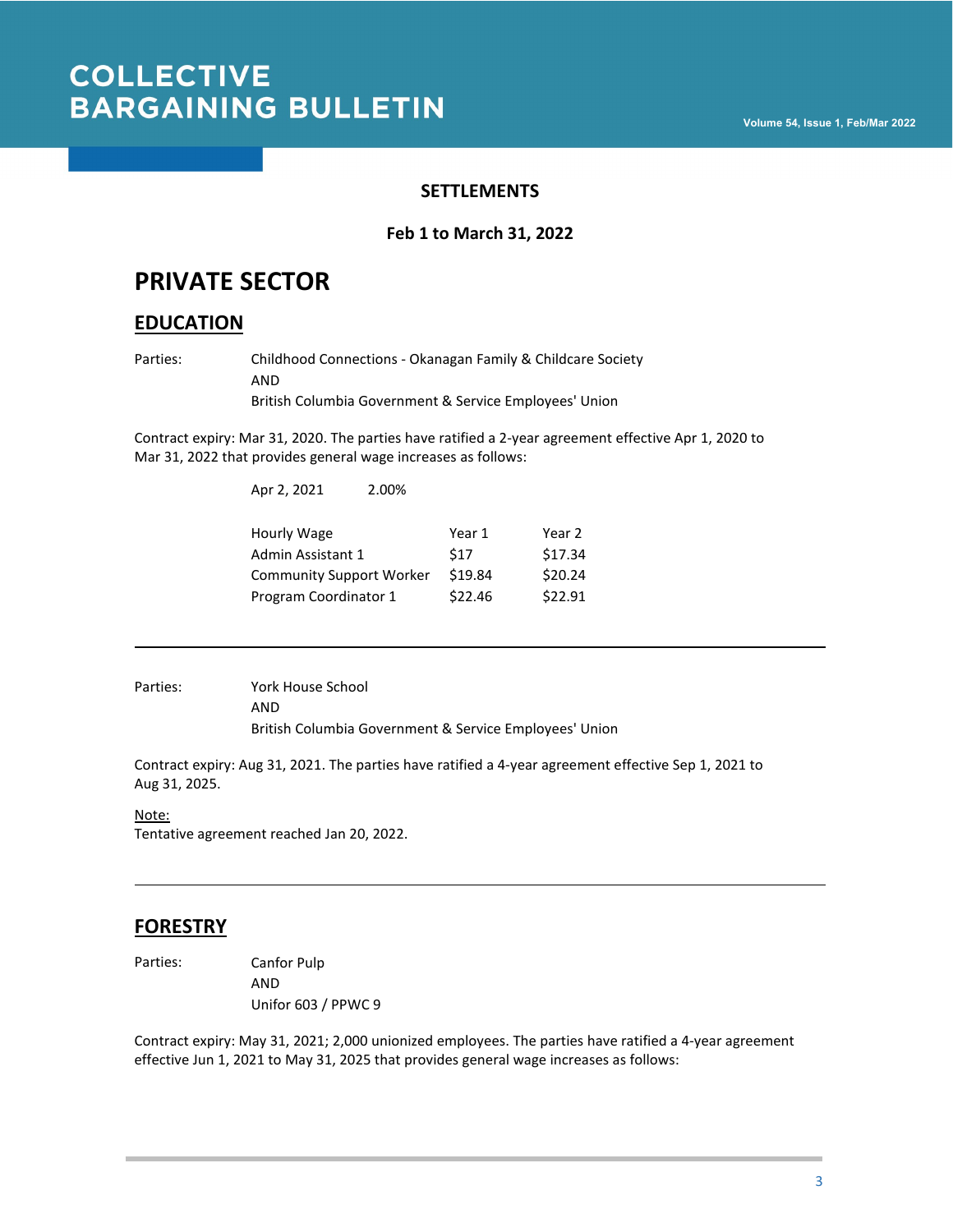| Jun 1, 2022 | 2.50% |
|-------------|-------|
| Jun 1, 2023 | 2.50% |
| Jun 1, 2024 | 3.00% |

Note:

First year lump sum of \$5000. Tentative Agreement announced Jan 15, 2022.

Parties: Long Hoh Enterprises Canada AND Public and Private Workers of Canada (PPWC) Local 8

Contract expiry: Mar 31, 2021. The parties have ratified a 6-year agreement effective Apr 1, 2021 to Mar 31, 2027 that provides general wage increases as follows:

| Apr 1, 2021 | 3.50% |         |         |         |
|-------------|-------|---------|---------|---------|
| Apr 1, 2022 | 2.50% |         |         |         |
| Apr 1, 2023 | 2.50% |         |         |         |
| Apr 1, 2024 | 2.50% |         |         |         |
| Apr 1, 2025 | 3.00% |         |         |         |
| Apr 1, 2026 | 3.00% |         |         |         |
|             |       |         |         |         |
| Hourly Wage |       | Year 1  | Year 2  | Year 3  |
| Electrician |       | \$38.51 | \$39.47 | \$40.46 |
| Millwright  |       | \$35.92 | \$36.82 | \$37.74 |
| Chipper     |       | \$25.10 | \$25.73 | \$26.37 |
|             |       |         |         |         |

Note: \$1600 bonus 2021.

### **HEALTH SERVICES**

Parties: Elim Christian Care Society AND

British Columbia Government & Service Employees' Union

Contract expiry: Mar 31, 2021. The parties have ratified an agreement effective Apr 1, 2021.

#### Note:

Tentative Agreement reached Jan 11, 2022.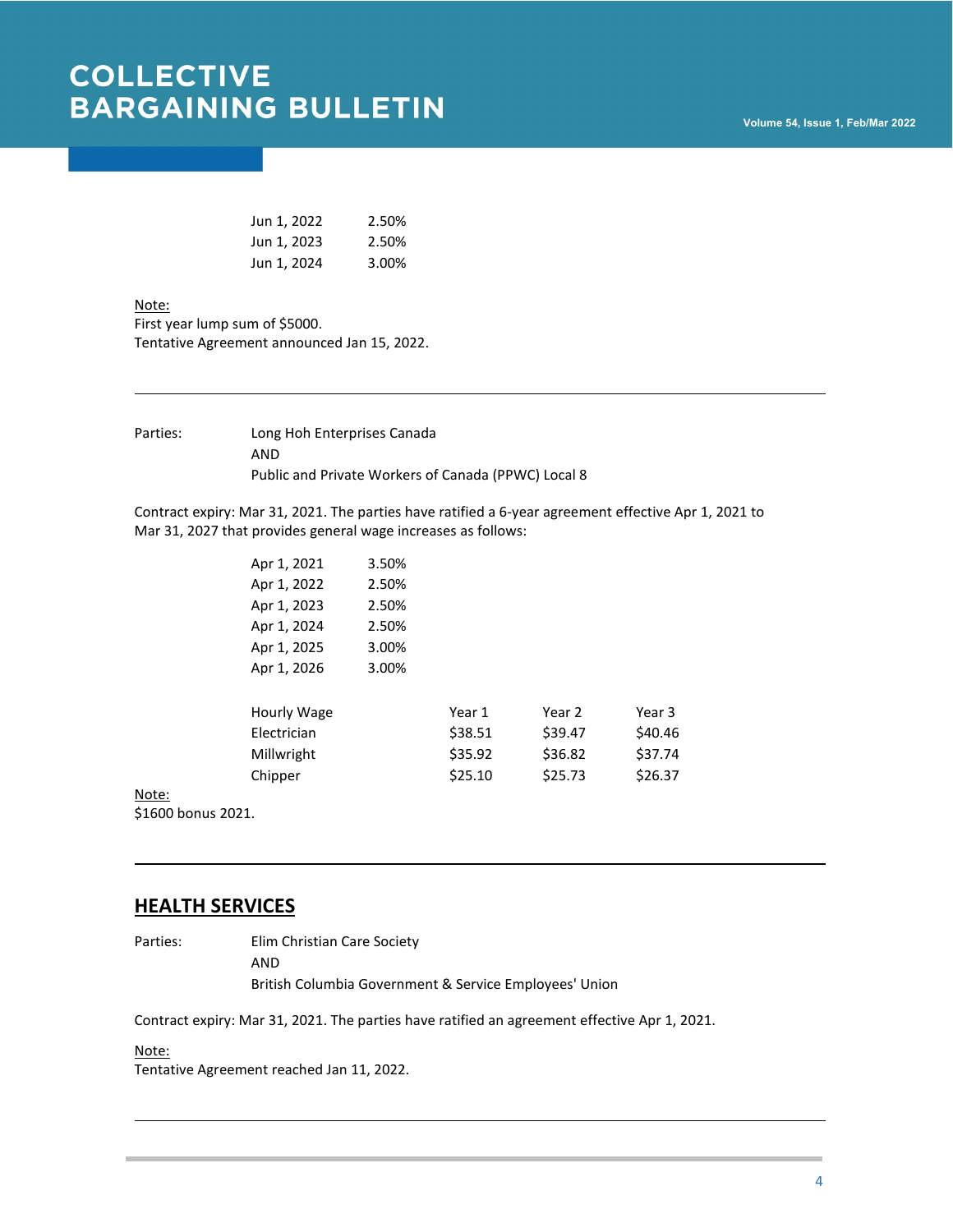#### Parties: Greater Victoria Women's Shelter Society (Margaret Laurence House) AND British Columbia Government & Service Employees' Union

Contract expiry: Mar 31, 2019. The parties have ratified a 3-year agreement effective Apr 1, 2019 to Mar 31, 2022 that provides general wage increases as follows:

| Apr 1, 2019 | 2.00% |         |        |        |
|-------------|-------|---------|--------|--------|
| Apr 1, 2020 | 2.00% |         |        |        |
| Apr 1, 2020 | 2.00% |         |        |        |
|             |       |         |        |        |
| Hourly Wage |       | Year 1  | Year 2 | Year 3 |
| Grid 15     |       | \$32.95 | S0     | \$0    |
| Grid 14     |       | \$30.68 | S0     | \$0    |
|             |       |         |        |        |

Note:

Wage increases include the Low Wage Redress increase.

Parties: HCN - Revera (Sunwood) AND British Columbia Government & Service Employees' Union

Contract expiry: Mar 10, 2022. The parties have ratified a 2-year agreement effective Mar 11, 2022 to Apr 30, 2023 that provides general wage increases as follows:

| Dec 31, 1969    | 2.50% |         |         |
|-----------------|-------|---------|---------|
| May 1, 2022     | 2.50% |         |         |
|                 |       |         |         |
| Hourly Wage     |       | Year 1  | Year 2  |
| Dishwasher      |       | \$16.15 | \$16.55 |
| Night attendant |       | \$18.28 | \$18.74 |
| Cook            |       | \$23.09 | \$23.67 |

Note:

Sept 1, 2022 and Jan 1, 2023 increases of \$0.50. Strike Vote Dec 22, 2021.

### **MANUFACTURING**

Parties: Aqua-pak Styro Containers Ltd AND United Steelworkers local 2009

Contract expiry: Jan 14, 2022. The parties have ratified a 3-year agreement effective Jan 15, 2022 to Jan 14, 2025 that provides general wage increases as follows: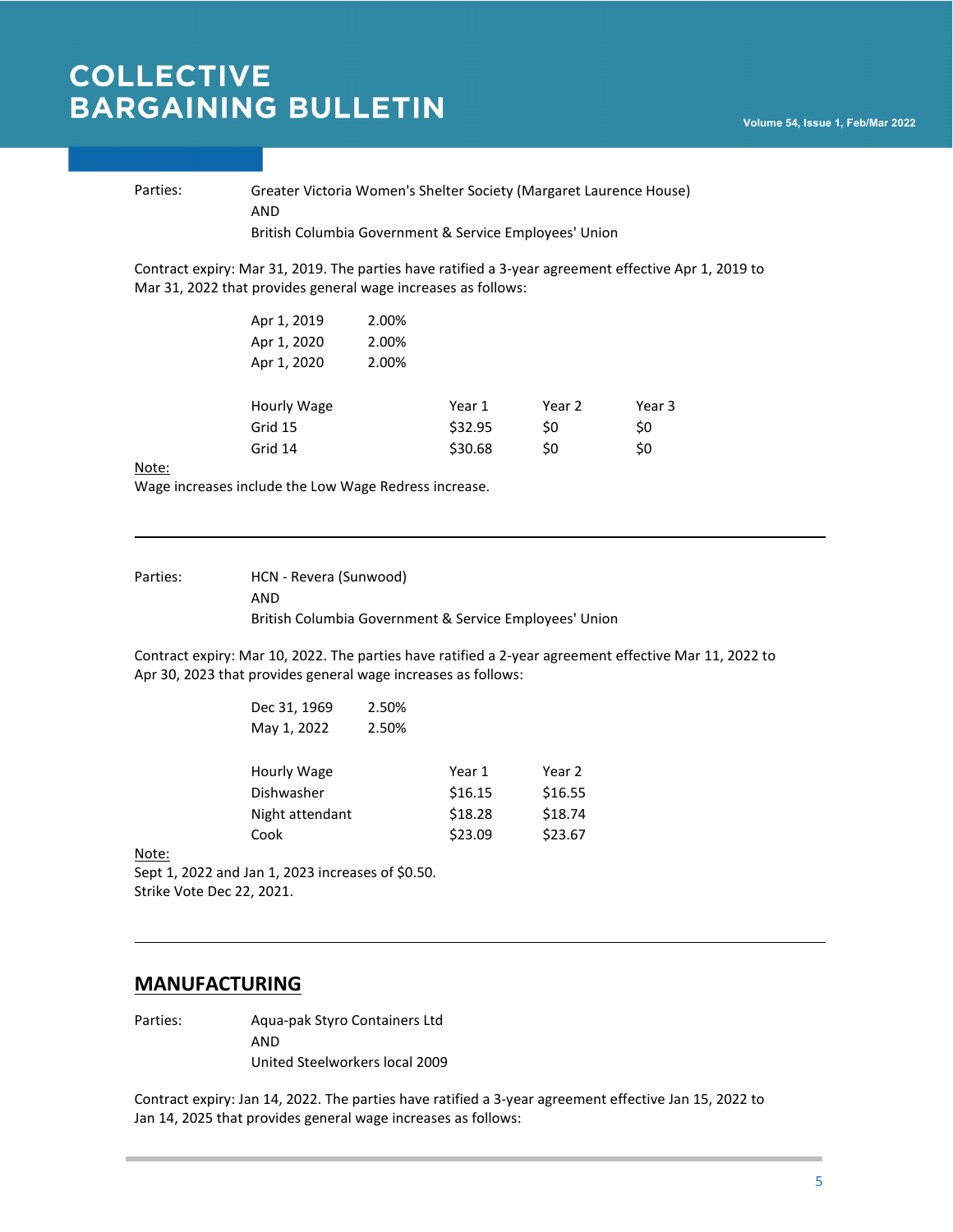| Jan 15, 2022   | 2.75% |         |         |         |
|----------------|-------|---------|---------|---------|
| Jan 15, 2023   | 2.50% |         |         |         |
| Jan 15, 2024   | 2.25% |         |         |         |
|                |       |         |         |         |
| Hourly Wage    |       | Year 1  | Year 2  | Year 3  |
| Level 1        |       | \$18.30 | \$18.76 | \$19.18 |
| (Labour)       |       |         |         |         |
| Level IV       |       | \$22.66 | \$23.22 | \$23.75 |
| (Mold Changer) |       |         |         |         |
| Level VII      |       | \$37    | \$37.93 | \$38.78 |
|                |       |         |         |         |

Parties: Vision Plastics Inc. AND United Steelworkers local 2009

Contract expiry: Dec 14, 2021. The parties have ratified a 3-year agreement effective Dec 15, 2021 to Dec 14, 2024 that provides general wage increases as follows:

| Hourly Wage              | Year 1  | Year 2  | Year 3  |
|--------------------------|---------|---------|---------|
| <b>Regular Full Time</b> | \$19.05 | \$19.24 | \$19.43 |
| Tech 1                   | \$21.10 | \$21.29 | \$21.48 |
| Charge Hand              | \$22.86 | \$23.09 | \$23.32 |
|                          |         |         |         |

Note:

Wage increases vary by classification.

### **MINING**

Parties: Bureau Veritas Canada AND British Columbia Government & Service Employees' Union

The parties have ratified an agreement.

Note: Tentative agreement announced March 15, 2022.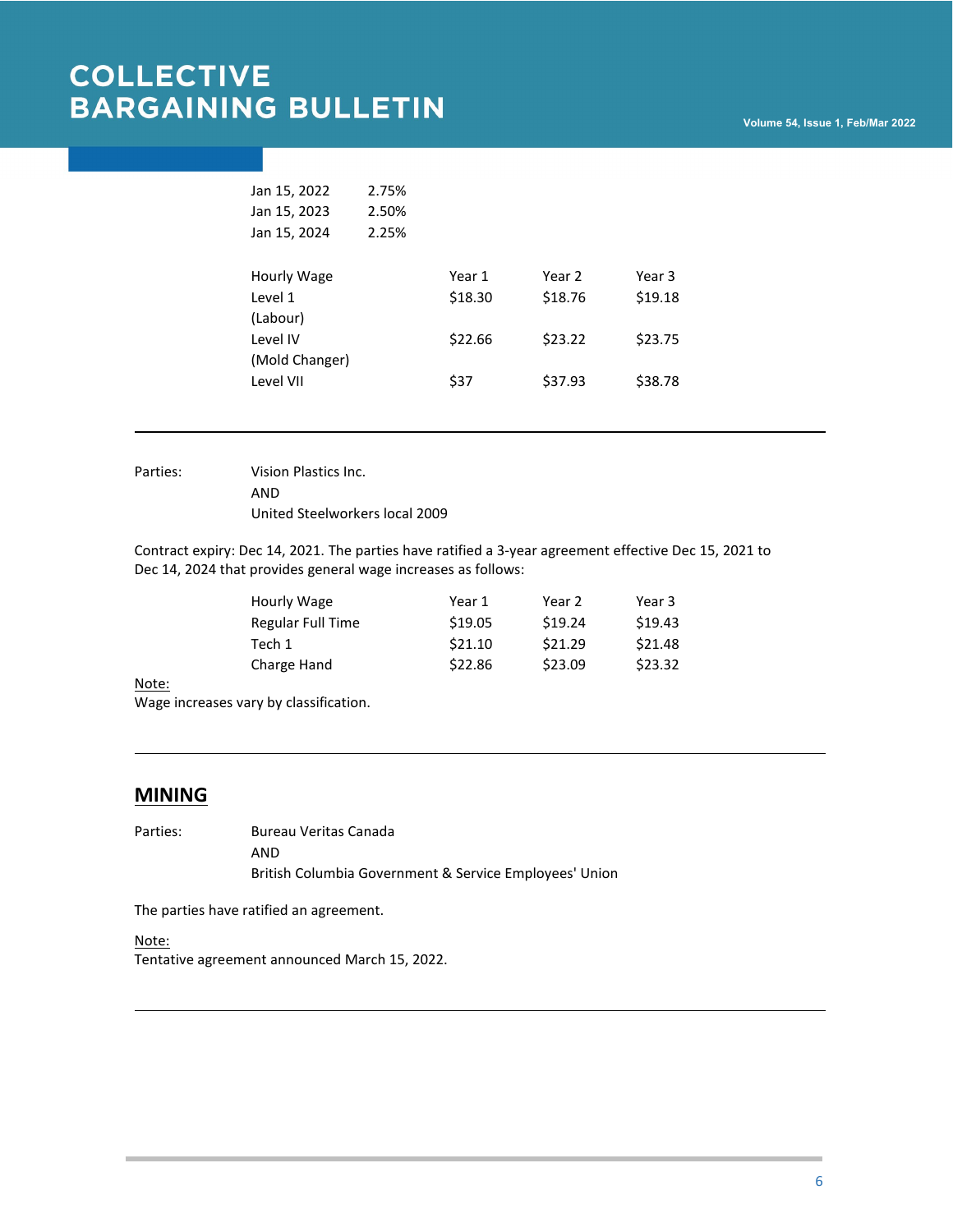### **TRADES & SERVICES**

Parties: Chambers Electrical Employees

AND Construction and Allied Workers Union (CLAC) local 68

150 unionized employees. The parties have ratified a 4-year agreement.

#### Note:

Immediate wage increase, followed by 3.5 and 3 percent increases in the second and third years, respectively, and a CPI adjustment in the fourth.

Parties: International Brotherhood of Electrical Workers (IBEW) 230 AND MoveUp local 378

Contract expiry: Jul 31, 2021. The parties have ratified a 3-year agreement effective Aug 1, 2021 to Jul 31, 2024 that provides general wage increases as follows:

| Aug 1, 2021 | 3.00% |         |         |         |
|-------------|-------|---------|---------|---------|
| Aug 1, 2022 | 4.50% |         |         |         |
| Aug 1, 2023 | 4.50% |         |         |         |
|             |       |         |         |         |
| Hourly Wage |       | Year 1  | Year 2  | Year 3  |
| Class 1     |       | \$29.73 | \$31.07 | \$32.47 |
| Class 3     |       | \$34.23 | \$35.77 | \$37.38 |
| CLass 5     |       | \$39.11 | \$40.87 | \$42.71 |
|             |       |         |         |         |

Note:

Tentative agreement reached April 4, 2022. MOA signed Mar 11, 2022.

| Parties: | Konica Minolta Business Equipment |
|----------|-----------------------------------|
|          | AND                               |
|          | MoveUp Local 378                  |

Contract expiry: Mar 31, 2021. The parties have ratified a 3-year agreement effective Apr 1, 2021 to Mar 31, 2024 that provides general wage increases as follows:

|       | Apr 1, 2022              | 2.00% |          |          |          |
|-------|--------------------------|-------|----------|----------|----------|
|       | Apr 1, 2023              | 2.00% |          |          |          |
|       | Annual Salary            |       | Year 1   | Year 2   | Year 3   |
|       | Field Technician Trainee |       | \$39,031 | \$39,811 | \$40,607 |
| Note: |                          |       |          |          |          |

Apr 1, 2021 - \$500 lump sum.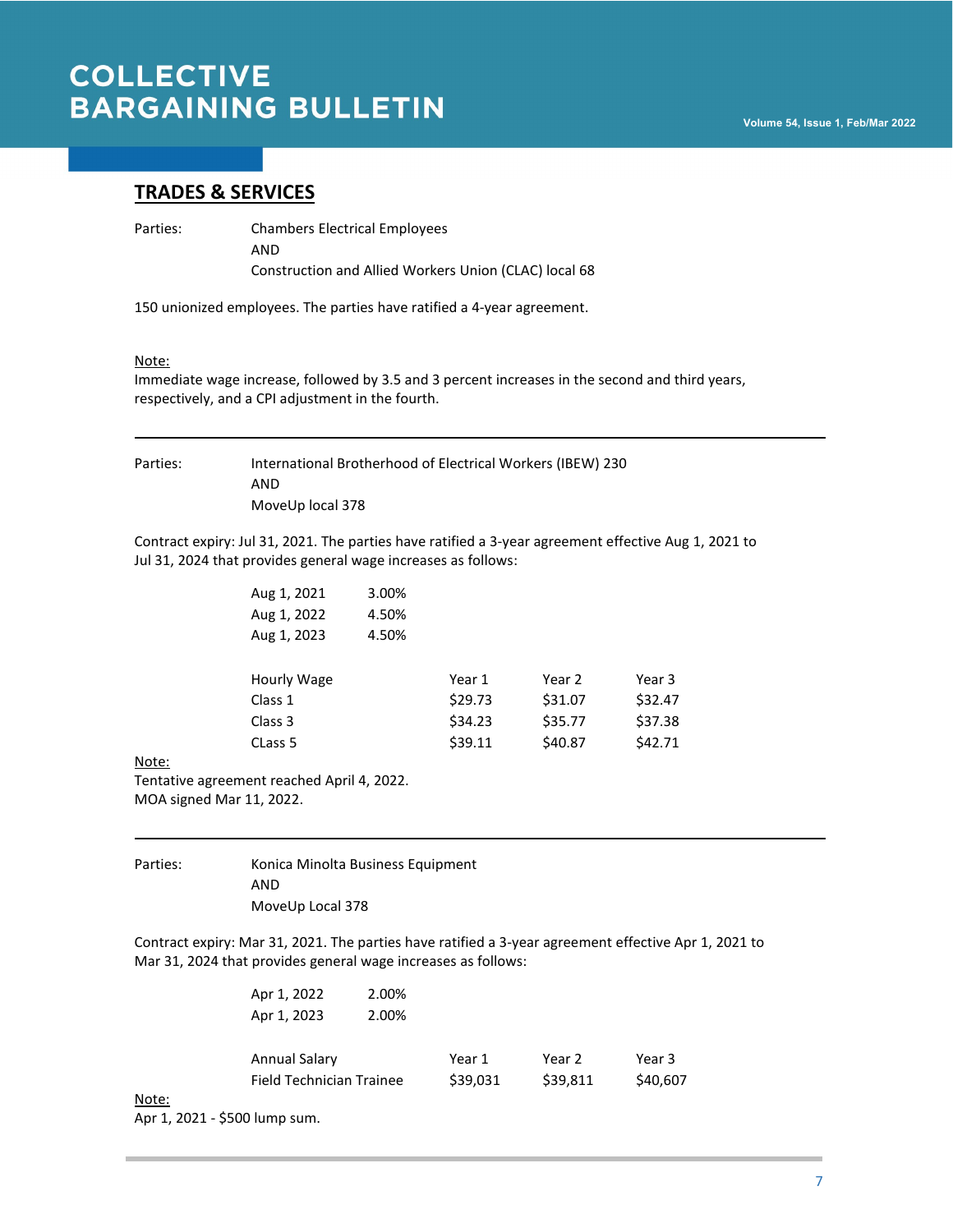Parties: Law Society of BC AND Professional Employees Association

Contract expiry: Dec 31, 2021. The parties have ratified a 3-year agreement effective Jan 1, 2022 to Dec 31, 2024 that provides general wage increases as follows:

| Jan 1, 2022             | 2.00% |           |           |           |
|-------------------------|-------|-----------|-----------|-----------|
| Jan 1, 2023             | 2.50% |           |           |           |
| Jan 1, 2024             | 2.50% |           |           |           |
|                         |       |           |           |           |
| Hourly Wage             |       | Year 1    | Year 2    | Year 3    |
| <b>PLTC Instructors</b> |       | \$122,731 | \$128,892 | \$132,758 |
| <b>Practice Advice</b>  |       | \$125,748 | \$128,892 | \$132,758 |
| Discipling Counsel      |       | \$140,542 | \$144,055 | \$148,377 |
|                         |       |           |           |           |

#### Note:

Jan 1, 2024 - additional 0.5% market adjustment.

Parties: MTU Maintenance Canada Ltd AND International Association of Machinists and Aerospace Workers Local 140

The parties have ratified an agreement.

Parties: NDP Constituency Assistants AND British Columbia Government & Service Employees' Union

Contract expiry: Jun 30, 2020; 173 unionized employees. The parties have ratified a 3-year agreement effective Jul 1, 2020 to Jun 30, 2023 that provides general wage increases as follows:

| Start       |       | \$27.44 | \$28.54 | \$29.11 |
|-------------|-------|---------|---------|---------|
| Hourly Wage |       | Year 1  | Year 2  | Year 3  |
| Jul 1, 2022 | 2.00% |         |         |         |
| Jul 1, 2021 | 4.00% |         |         |         |
| Jul 1, 2020 | 3.35% |         |         |         |

Note:

Tentative agreement reached Sept 22, 2021.

Strike Vote June 28, 2021. Mediation scheduled July 15, 2021.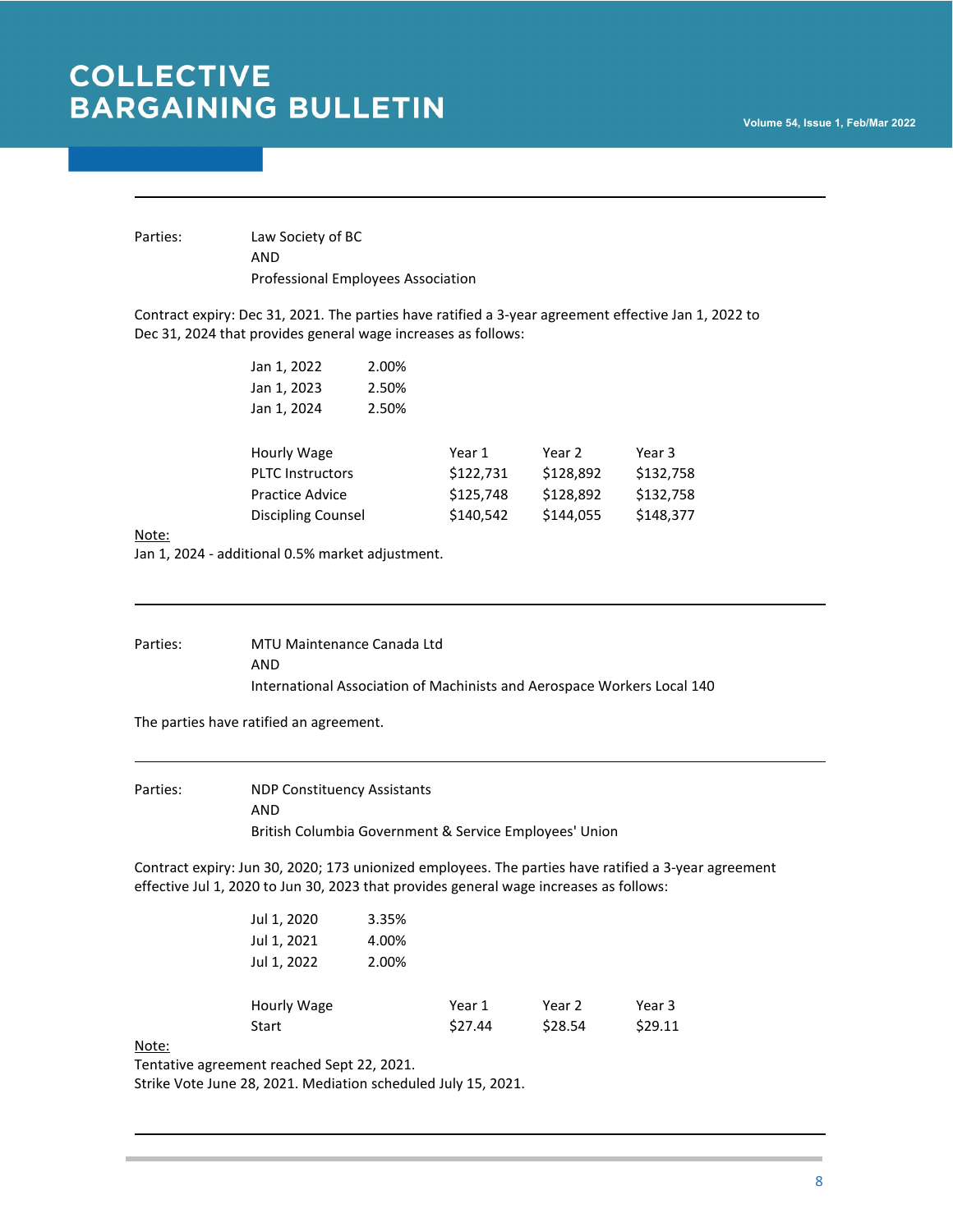Parties: United Association 324 (Plumbers) AND MoveUp Local 378

Contract expiry: Jul 31, 2021. The parties have ratified a 3-year agreement effective Aug 1, 2021 to Jul 31, 2024 that provides general wage increases as follows:

| Mar 18, 2022   | 3.00% |         |         |         |
|----------------|-------|---------|---------|---------|
| Mar 18, 2022   | 3.00% |         |         |         |
| Mar 18, 2022   | 3.00% |         |         |         |
|                |       |         |         |         |
| Hourly Wage    |       | Year 1  | Year 2  | Year 3  |
| Class 2        |       | \$33.78 | \$34.79 | \$35.83 |
| Class 4        |       | \$38.76 | \$39.92 | \$41.12 |
| Office Manager |       | \$42.63 | \$43.91 | \$45.23 |
|                |       |         |         |         |

Note:

Tentative agreement reached March 15, 2022.

Parties: United Fisherman & Allied Workers' Union AND MoveUp local 378

Contract expiry: Dec 31, 2020. The parties have ratified a 3-year agreement effective Jan 1, 2021 to Dec 31, 2023 that provides general wage increases as follows:

| Jan 1, 2021                | 2.00% |         |         |         |
|----------------------------|-------|---------|---------|---------|
| Jan 1, 2022                | 2.00% |         |         |         |
| Jan 1, 2023                | 2.00% |         |         |         |
| Hourly Wage                |       | Year 1  | Year 2  | Year 3  |
| Office Assistant           |       | \$20.32 | \$20.73 | \$21.15 |
| Administrative Assistant 1 |       | \$22.44 | \$22.89 | \$23.35 |
| Admin Assistant 2          |       | \$24.35 | \$24.27 | \$24.75 |
|                            |       |         |         |         |

Note:

Tentative agreement signed Feb 11, 2022.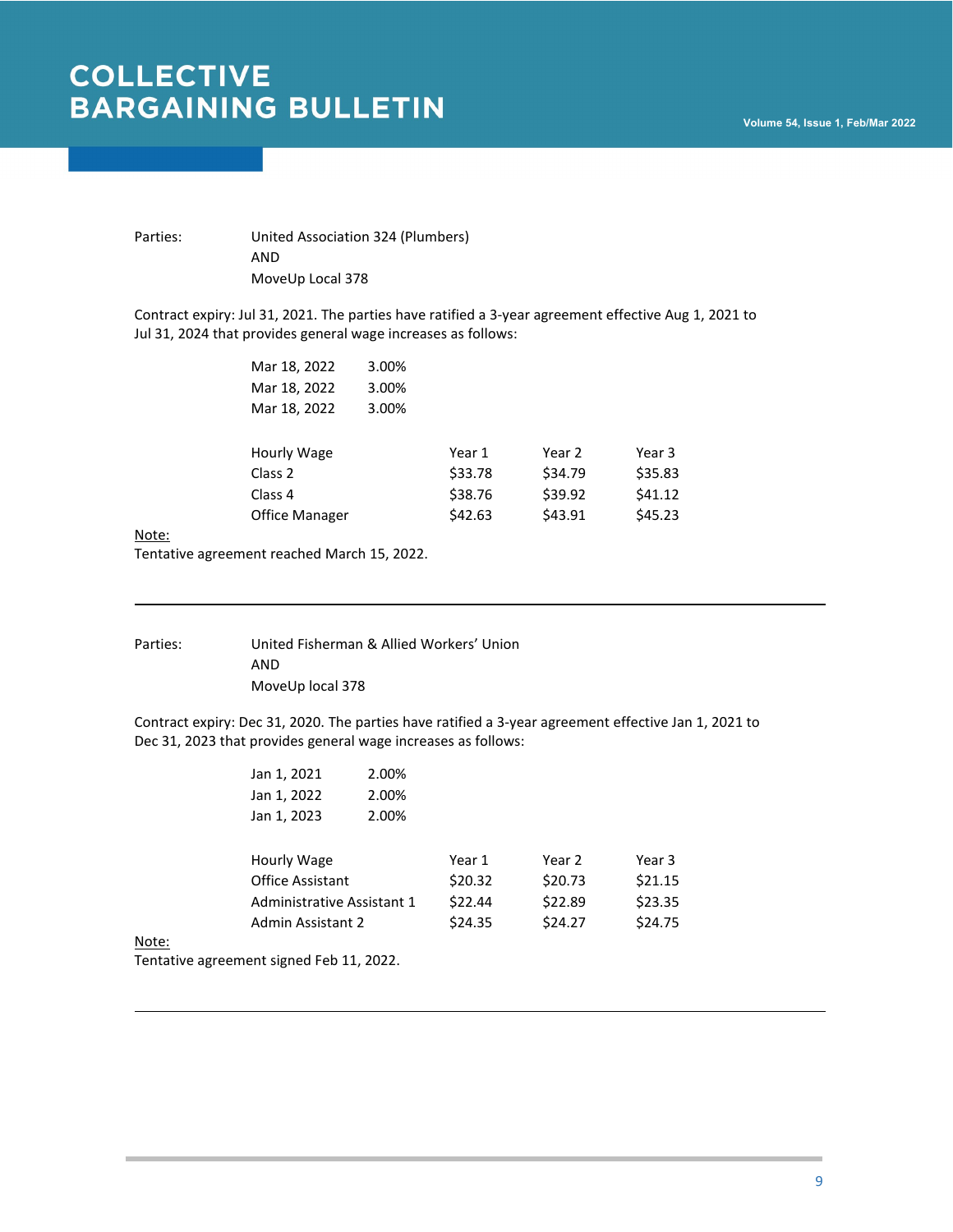## **TRANSPORTATION, COMMUNICATIONS & OTHER UTILITIES**

Parties: Canadian Pacific Rail (Engineers and Conductors) AND Teamsters Canada Rail Conference (TCRC)

Contract expiry: Dec 31, 2021; 3,000 unionized employees. The parties have ratified an agreement effective Jan 1, 2022.

#### Note:

Strike vote being held in February 2022.

Parties: Coast Mountain Bus Company (Translink) AND Unifor local 111 and 2200

Contract expiry: Mar 31, 2022; 5,000 unionized employees. The parties have ratified a 1-year agreement effective Apr 1, 2022 to Mar 31, 2023.

#### Note:

3% wage increase for transit operators and 5% increase for workers in skilled trades.

Parties: Gill's Roadways Inc AND United Steelworkers local 2009

Contract expiry: Mar 31, 2022. The parties have ratified a 3-year agreement effective Apr 1, 2022 to Mar 31, 2025 that provides general wage increases as follows:

| Apr 1, 2023 | 5.00% |
|-------------|-------|
| Apr 1, 2024 | 5.00% |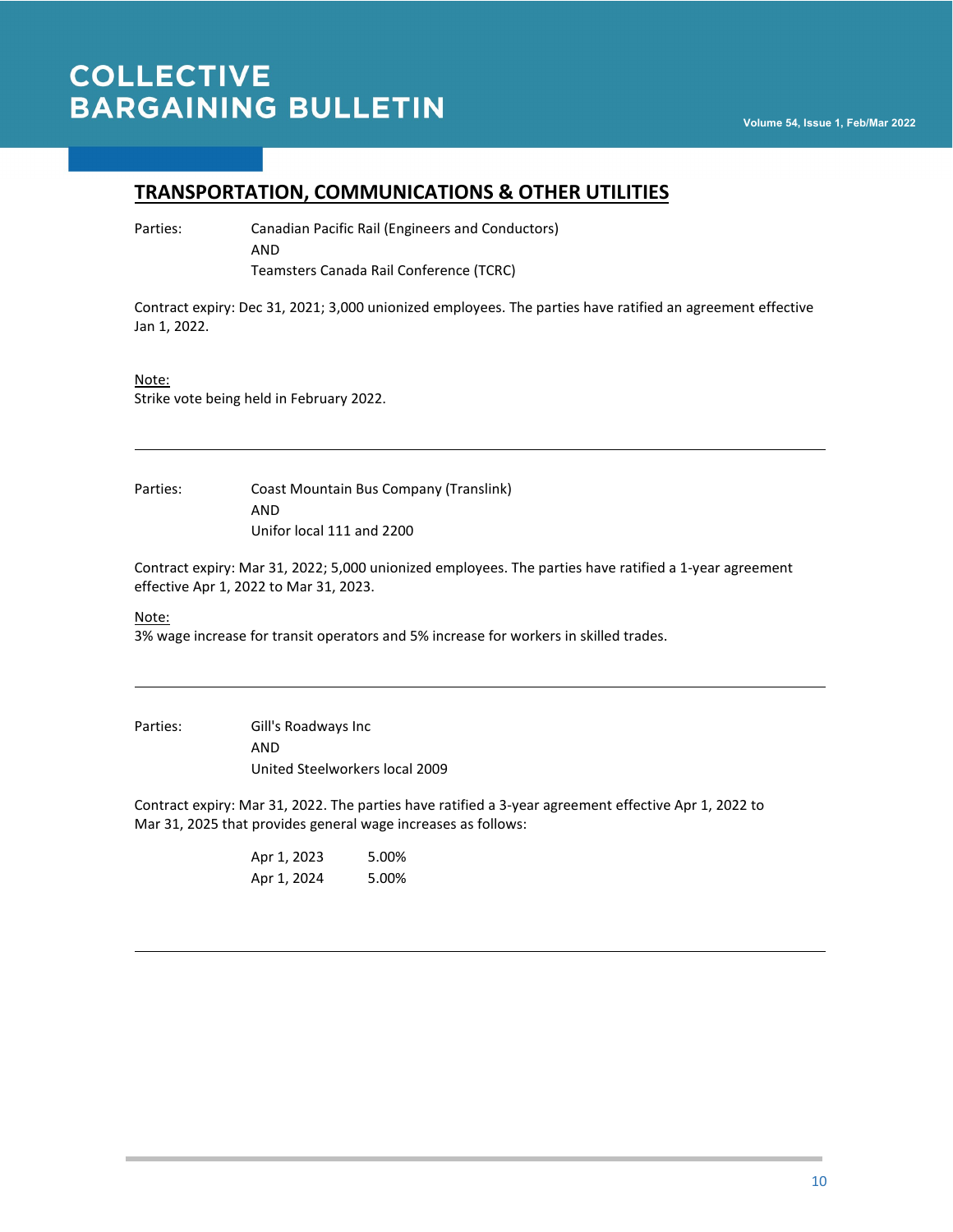## **PUBLIC SECTOR**

### **CROWN CORPORATIONS**

Parties: BC Pavilion Corporation AND British Columbia Government & Service Employees' Union

Contract expiry: May 31, 2020. The parties have ratified a 3-year agreement effective Jun 1, 2020 to May 31, 2023 that provides general wage increases as follows:

| Sep 27, 2020 | 2.00% |
|--------------|-------|
| Sep 27, 2021 | 2.00% |
| Sep 27, 2022 | 2.00% |

Note:

Mediated agreement reached Feb 4, 2022.

### **FEDERAL GOVERNMENT**

Parties: First Nations Health Authority Group (BC) AND Professional Institute of the Public Services of Canada

Contract expiry: Mar 31, 2020. The parties have ratified a 3-year agreement effective Apr 1, 2020 to Mar 31, 2023 that provides general wage increases as follows:

| Apr 1, 2020 | 2.00% |
|-------------|-------|
| Apr 1, 2021 | 2.00% |
| Apr 1, 2022 | 2.00% |

### **HEALTH SERVICES**

Parties: Ministry of Health, Government of BC AND Midwives' Association of BC

376 unionized employees. The parties have ratified an agreement.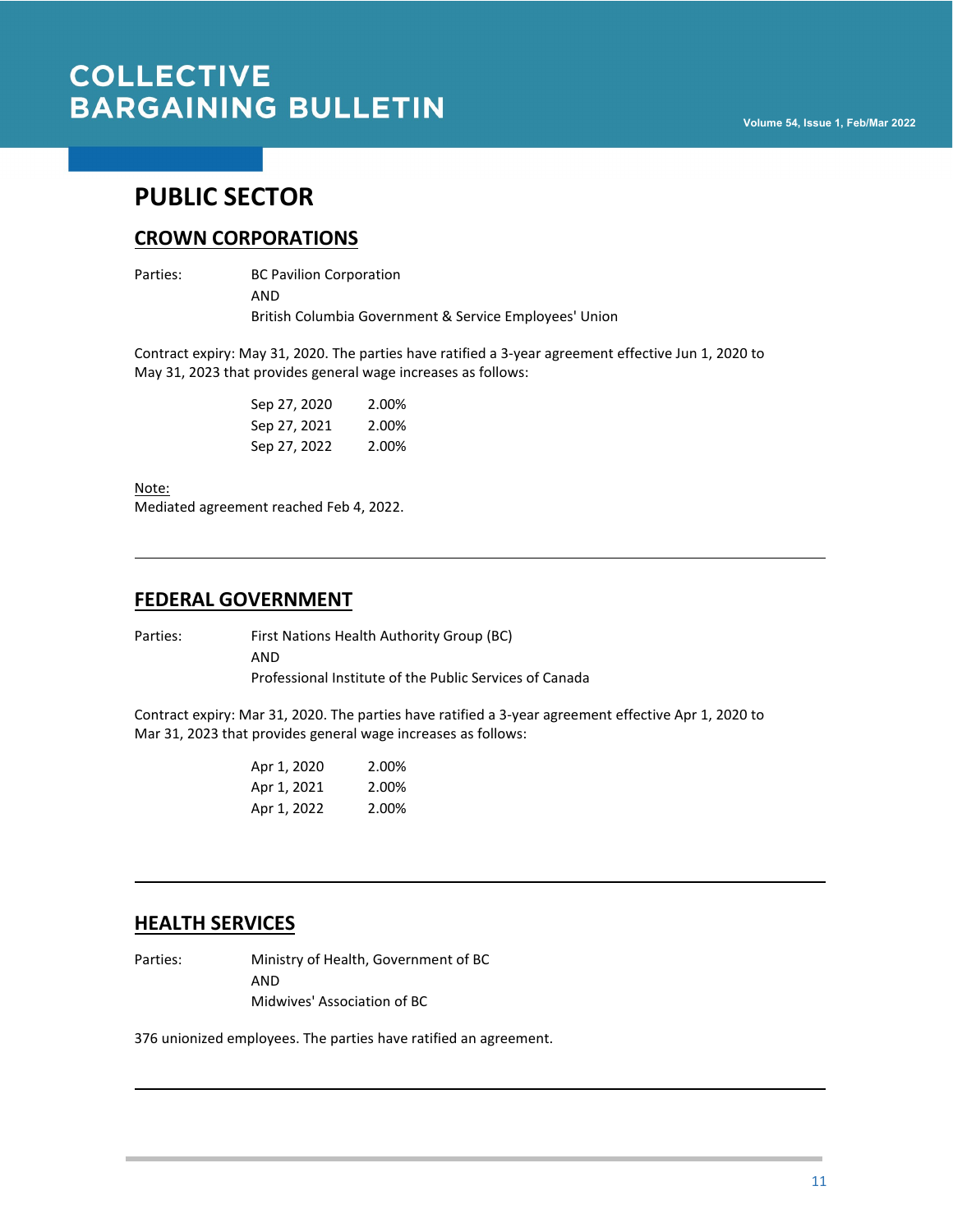### **MUNICIPAL GOVERNMENT**

Parties: Duncan, City of AND

Canadian Union of Public Employees local 358

Contract expiry: Dec 31, 2020. The parties have ratified a 4-year agreement effective Jan 1, 2021 to Dec 31, 2024.

Parties: Pemberton, Village of AND Canadian Union of Public Employees Local 2010

Contract expiry: Dec 31, 2021. The parties have ratified a 3-year agreement effective Jan 1, 2022 to Dec 31, 2024 that provides general wage increases as follows:

| Jan 1, 2022 | 2.00% |
|-------------|-------|
| Jan 1, 2023 | 2.50% |
| Jan 1, 2024 | 2.75% |

### **PUBLIC SERVICES**

Parties: Surrey, City of (Police) AND Surrey Police Union

Contract expiry: Dec 31, 2021. The parties have ratified a 3-year agreement effective Jan 1, 2022 to Dec 31, 2024 that provides general wage increases as follows:

| Jan 1, 2022<br>Jan 1, 2023 | 3.00%<br>3.00% |           |        |        |
|----------------------------|----------------|-----------|--------|--------|
| Jan 1, 2024                | 3.00%          |           |        |        |
| Annual Salary              |                | Year 1    | Year 2 | Year 3 |
| New Constable              |                | \$83,782  | \$0    | \$0    |
| First Class constable      |                | \$111,709 | \$0    | \$0    |

Note:

First contract for new union as Surrey transitions away from RCMP.